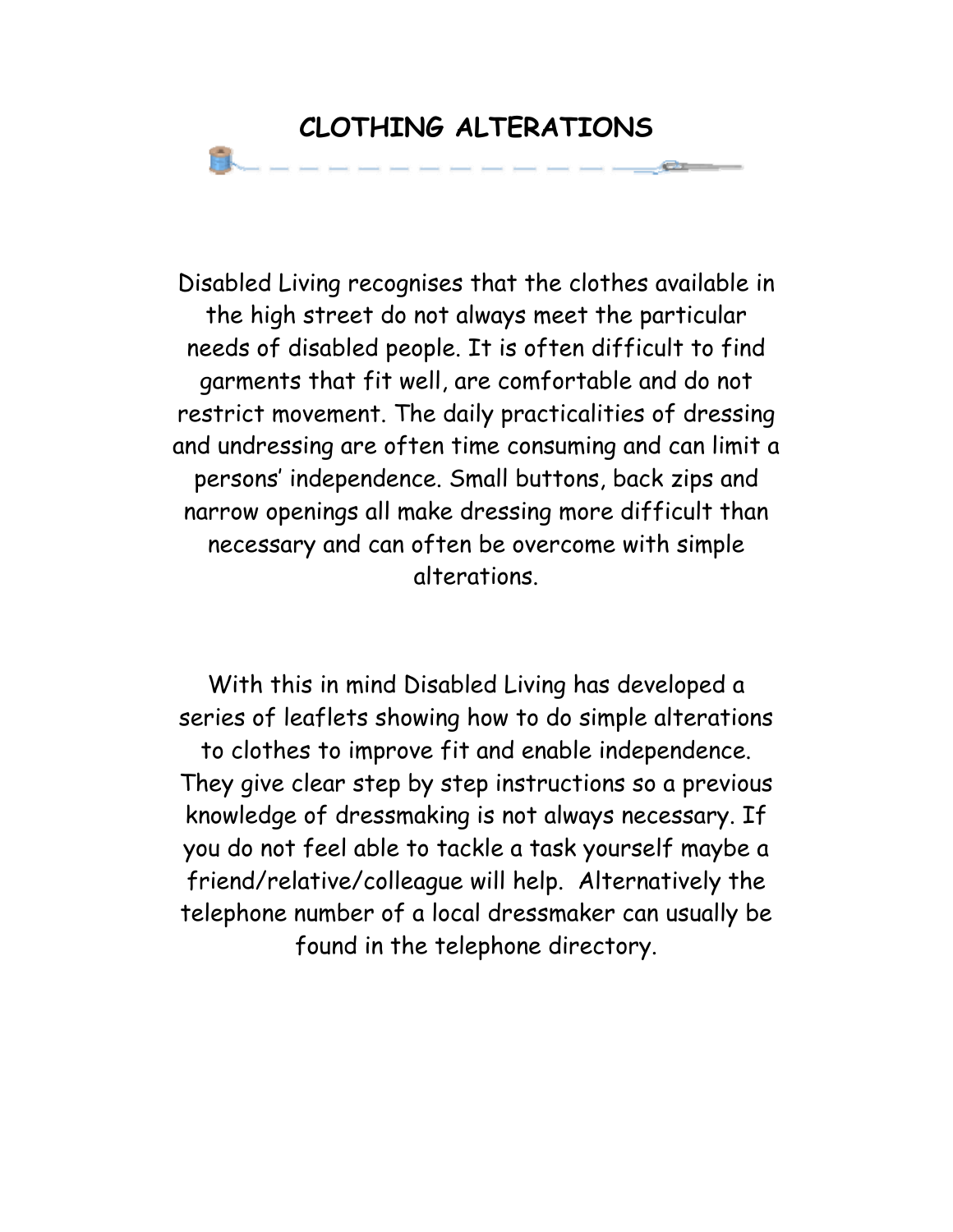## **REPLACE BOTTONS ON SHIRTS/BLOUSES WITH VELCRO SPOTS**

Æ

Remove each button from the front of the garment and make a small pencil mark where the buttons have been removed.

 $\blacklozenge$  Sew the looped side of the velcro on to the pencil marks, this can be done by hand or machine.

 $\blacklozenge$  Replace the buttons by sewing them on top of the original buttonholes on the right side of the garment.

 $\triangleq$  The furry side of the velcro is now sewn behind the button, on to the other side of the button hole.

Ensure that the garment fastens together neatly by matching the velcro spots.

Buttons & holes

Looped velcro

Furry velcro

Replaced buttons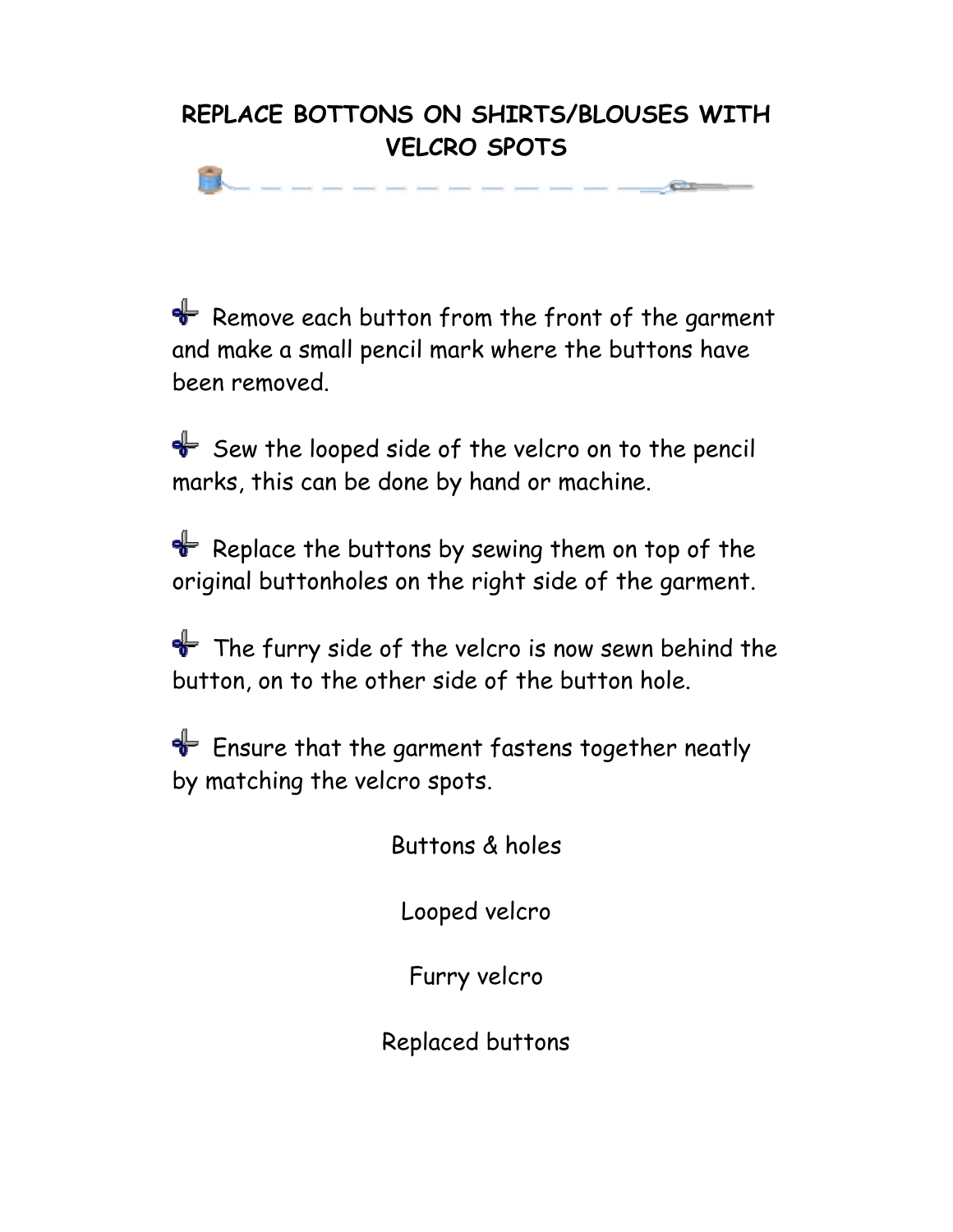### **EXTEND THE OPENING ON TROUSERS FOR EASE OF DRESSING**

 $\sim$ 

**Remove the zip and unpick the continuing seam for** approximately two inches below the zip opening.

 $\bullet$  Cut a strip of velcro to fit the length of the new trouser opening. The looped side of the velcro is pinned to the underside of the trouser opening where the zip has been removed. (On women's trousers this will be the left side, on men's the right)

Sew the velcro in place by hand or machine. Match the other half of the velcro to the first piece so that they are stuck together along the length.

 $\bullet$  Fasten the button or hook at the waist. Fnsure that the fly of the trouser is lying flat. Pin from the right side of the trouser through the furry side of the velcro taking care not to pin through the other half of the velcro.

Unfasten the trouser and carefully pull apart the velcro. The furry side of the tape can now be sewn in place, this is best done by hand to give a neater finish.

 $\frac{1}{\sqrt{2}}$  If necessary the button can also be removed and replaced with velcro in the same way.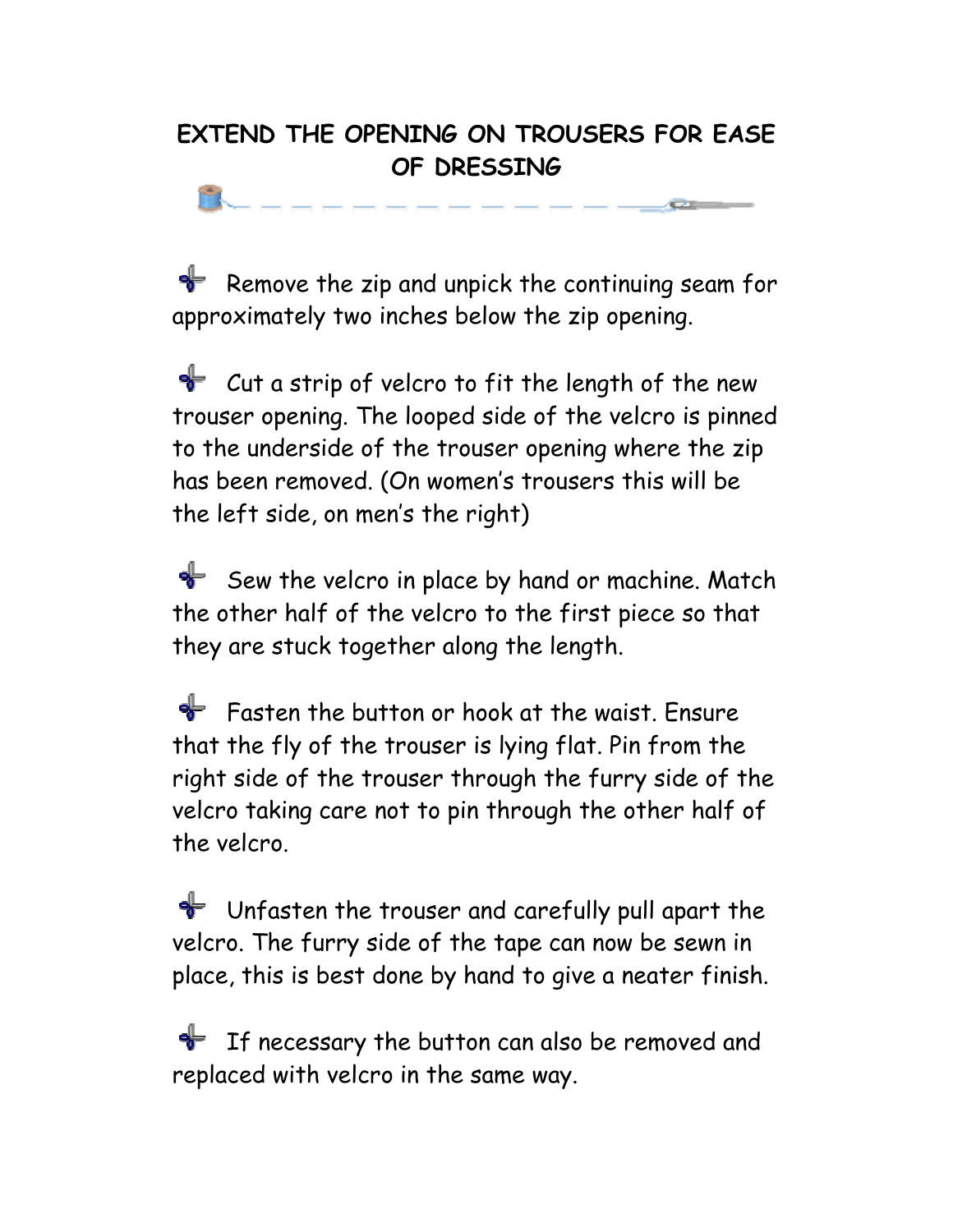### **MANAGING CUFFS WITHOUT UNDOING THE FASTENING**

Remove the button from the cuff and mark with a pencil the position it left.

a sa

 $\triangleleft$  Use shirring elastic to sew the button back in position. Place a pencil between the button and cuff as you sew. Doing this will produce a shank when the pencil is removed.

Wind the elastic around the shank for a couple of turns and fasten off.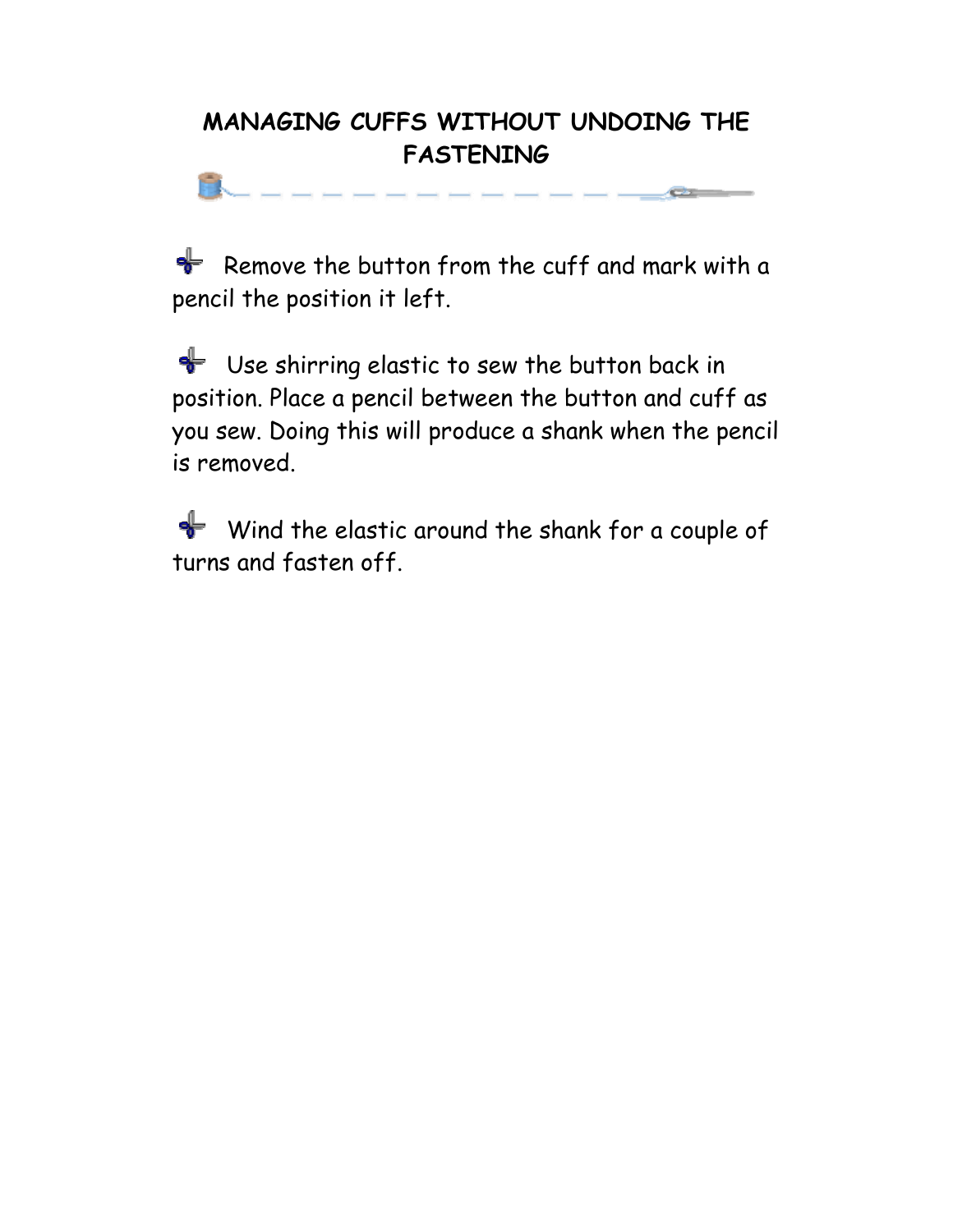#### **ALTER HEMLINE ON A STOOPED OR ASMMETRICAL FIGURE**

 $\blacklozenge$  Try on the shirt to be altered, making sure that it is hanging correctly from the natural waistline.

Ask the wearer to stand as they feel comfortable (if they stand up straight or in an unnatural posture then the alteration will not hang correctly).

Using a meter rule measure vertically up from the floor to the required length of the hem (this must be no longer than the shortest point on the skirt). Mark the position with a pin and take a note of the measurement on the ruler.

 $\blacklozenge$  With the ruler upright (ensure that 'O' is at the floor) measure around the skirt using the measurement from the first pin. Mark the position with pins until the first pin is reached.

Remove the skirt and join all the pin positions with a chalk line on the wrong side of the fabric. This is the finished length.

 $\bullet$  Cut around the skirt below the chalk line leaving at least 2.5cm hem allowance. Sew the hem by hand or machine.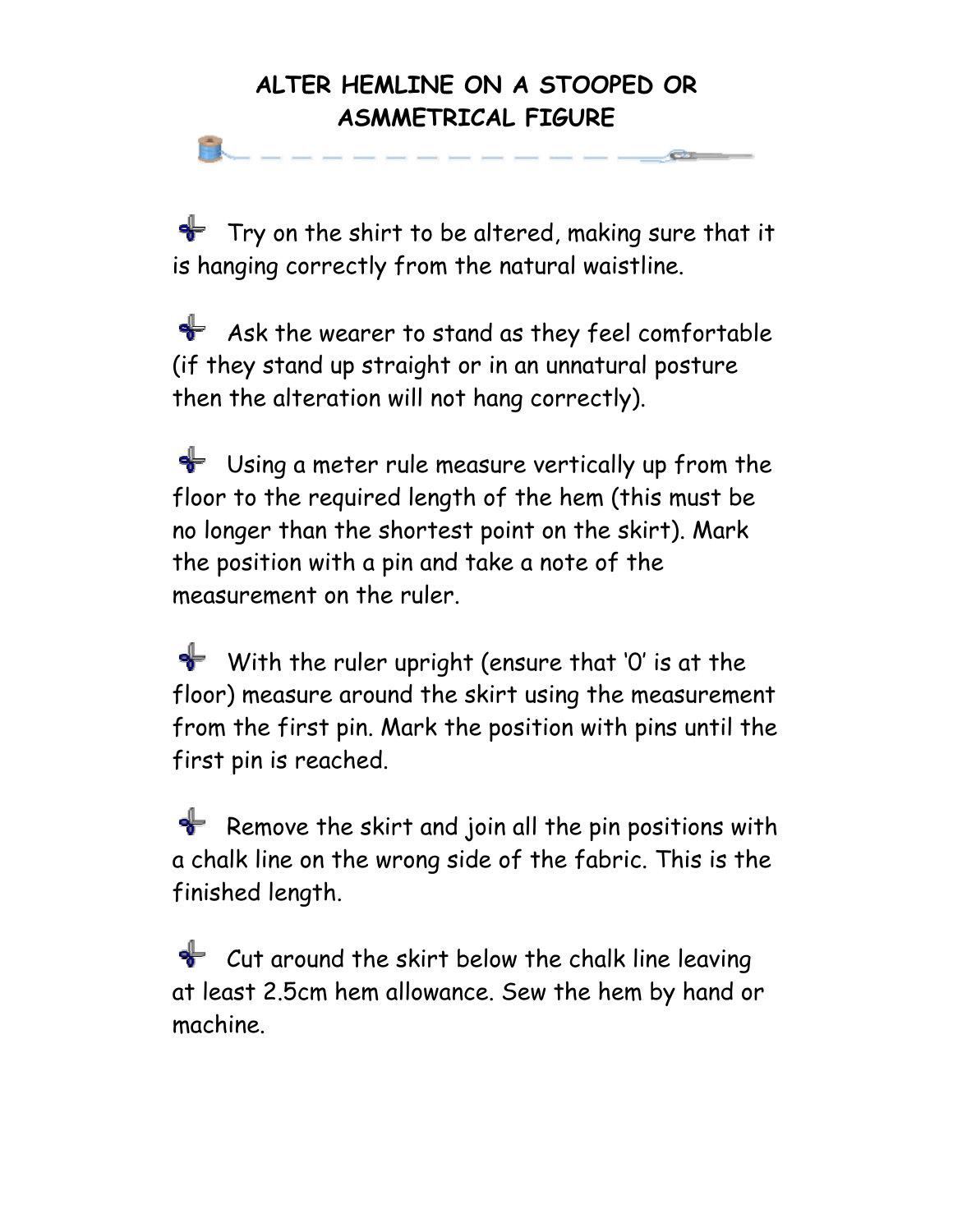#### **DROP FRONT TROUSER OPENING**

 $\frac{1}{\sqrt{2}}$  Make a neat cut through each side of the waistband to the side seam.

Unpick the side seams to a depth of 25 cm.

Using a colour that matches the trouser cut two strips of fabric measuring 30 cm by 6 cm.

 $\blacklozenge$  Fold each strip of fabric in half and sew neatly to the back of the trouser along the unpicked seam from the top of the waistband to the bottom of the opening. Do this on both sides of the trouser.

Cut two pieces of velcro approximately 25cm long and sew the looped side on to the right side of the new extension openings.

The seam allowances on the front should be pressed under. The furry side of the velcro is pinned in position on the wrong side of the trouser opening. Ensure that the velcro is positioned over the seam allowance so no raw edges are showing.

Press the velcro together to be sure of a smooth fastening, adjust the position if necessary. Sew the velcro in place on the trouser front.

 $\blacklozenge$  Slip stitch the new back extension to the front of the trouser at the bottom of the opening.

 $\blacklozenge$  Elastic attached to each back waist and fastened at the front will stop the trousers falling down when they are open.